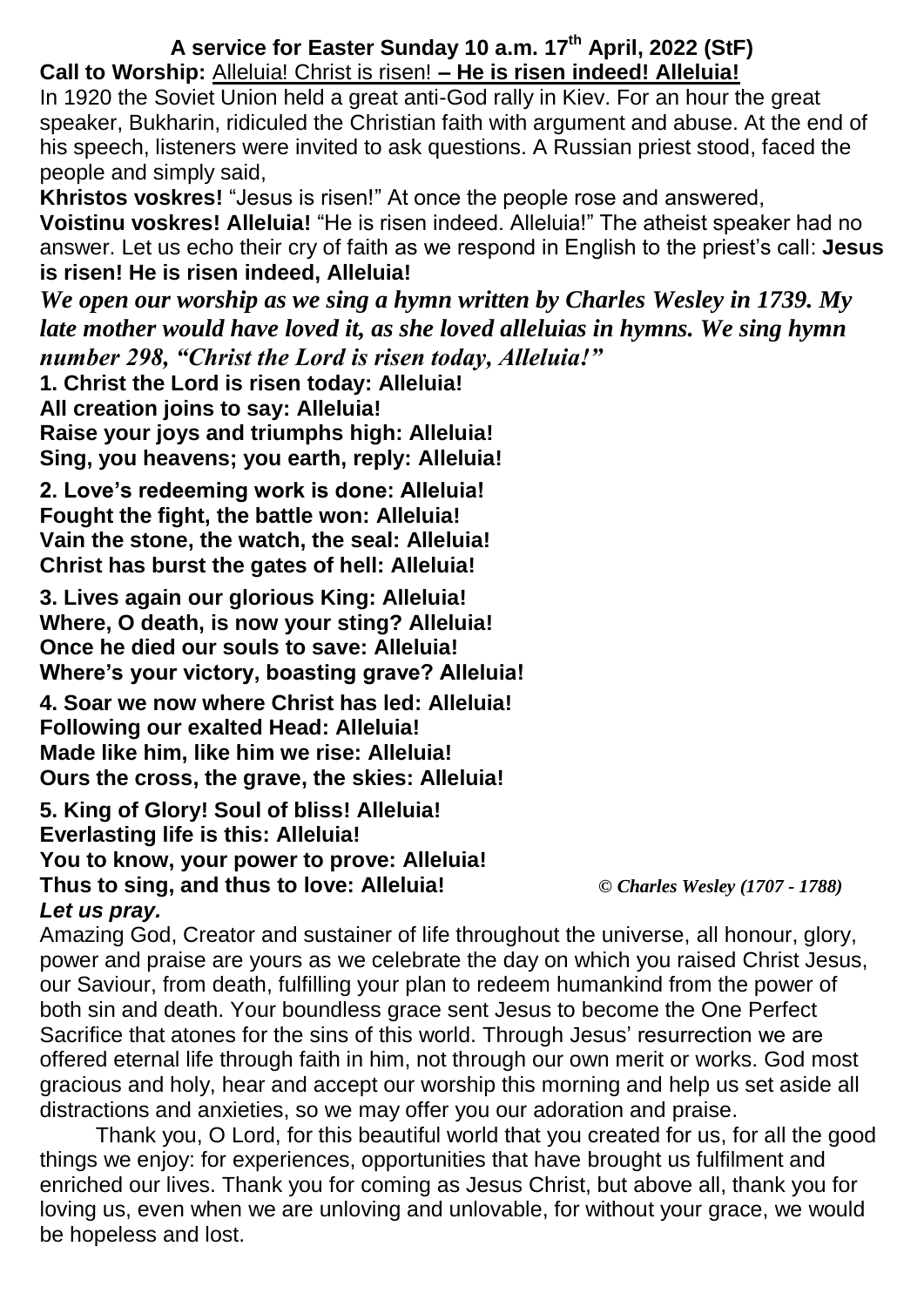Merciful Father, forgive us for the sins we have committed and for the good we have failed to do, for we know we don't always love and serve you wholeheartedly and we don't love others as we'd like them to love us. We are profoundly aware of the terrible suffering our Lord Jesus bore to take away the burden of human sin. Help us

Change from self-centred to Christ-centred living and forgive us in his holy name, for he said that all who truly repent will be forgiven.

In sure confidence that you have heard our prayer and have restored us in your sight, we thank you, Lord. May we serve you in Spirit, truth and love, following the example of our Lord Jesus Christ, so we may bring light and goodness to a sin darkened world. Amen.

*As our Saviour taught his disciples, we pray:*

**Our Father, who art in heaven, hallowed be thy Name; thy kingdom come; thy will be done; on earth as it is in heaven. Give us this day our daily bread. And forgive us our trespasses, as we forgive those who trespass against us. And lead us not into temptation; but deliver us from evil. For thine is the kingdom, the power, and the glory, for ever and ever. Amen.**

*We shall sing the hymn on our sheets, 'Alleluia! Christ is risen!'*

**1. Alleluia! Christ is risen! O what rapture! Jesus lives! By his blood, our sins forgiven; Unto us new life he gives. Let us sing the Easter Story, Of God's Son who died so we Are at one with God the Father: What can mar our ecstasy?**

**2. Mournful women went at daybreak To the tomb where Jesus lay, Saw the entrance standing open, And their hearts filled with dismay. John and Peter ran to find him, But they found within the tomb Strips of linen, neatly-folded – Not their Master – in the gloom.**

**3. When they left, poor Mary lingered, Wept hot tears of bleak despair: Someone asked why she was weeping, Who it was that she sought there: Thinking he was just a workman, Mary asked him if he'd say Who had taken Jesus' body – Tell her where her Master lay.**

**4. "Mary," called the shadowed stranger – And at once she knew that sound – "Rabbouni!" she cried in wonder, Fell before him on the ground. Alleluia! Christ is risen! Where, O death, your victory?**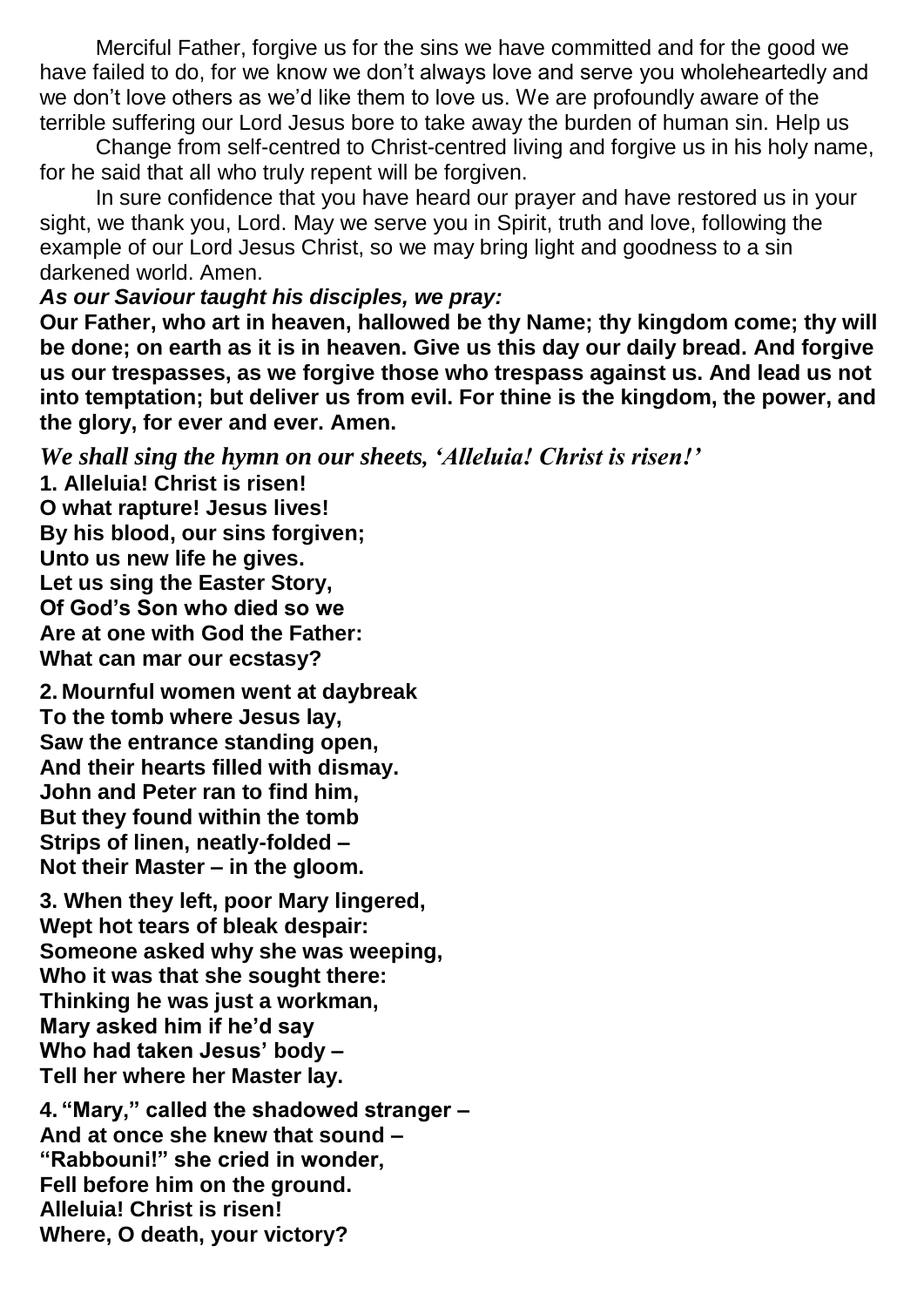#### **Jesus lives and Satan's vanquished By the Lamb of Calvary!**

*Martin Rider 9th March, 2002 - dedicated to the members at Wordsley. {to "Lux Eoi"} modified 05/04/2022*

### *We come now to our prayers of intercession. We begin with a prayer for Ukraine, remembering that they celebrate Easter next week. Let us pray.*

Lord of all nations, you made us, you love us all and understand everything about us. You declared creation 'good', yet we have been poor stewards of the world and our failure to live in peace with our neighbours is heart-breaking. At present our hearts and prayers go out to Ukraine and its peoples, as they face attacks by Russia.

In your mercy Lord, enfold all Ukrainians with your love: President Zelenskyy and his advisors, the armed forces and militia as they resist Russia's might; civilians, women, children and elderly, who have to shelter from bombardment and who are facing diminishing supplies. Grant them steadfast courage and look on them with compassion. Remember, too, Ukrainian refugees, who are fleeing to friendly countries. May they be made welcome and receive all the support they need.

We pray that a peace treaty can soon be negotiated to end the conflict, that the Kremlin's plans are frustrated and that Ukraine will remain a free, democracy after hostilities have ceased. May other nations continue to provide practical support and hospitality not only during the conflict, but as long as help is needed to rebuild the devastation wrought by war. We offer our prayer in Jesus' name. Amen.

## *In our prayers of intercession we bring our concerns for people nearby and far away to Almighty God. Let us pray.*

Loving God, Jesus' passion, death and resurrection remind us that you care for us with love that knows neither boundaries nor imposes conditions. Teach us to share your love with our neighbours, nearby and far away. Grant us faith, wisdom, compassion and steadfastness to serve you as you desire. Do not let us not close our eyes and hearts to injustice, prejudice or neglect, but instead bid us strive courageously for the wellbeing of everyone we meet.

Lord of all nations, besides praying for an end to the conflict in Ukraine, we pray for peace across the world. Guide national leaders to resolve disputes with neighbours by negotiation rather than resorting to military action. Instead, may they learn to rule with justice and mercy, for only then can true peace be established and prevail. In your mercy, hear our prayer for all victims of warfare, terrorism and persecution. Grant them the resources and encouragement they need to rebuild their lives and to be healed in body, mind and spirit.

We pray for the people of Afghanistan, Ethiopia, Yemen and Sudan where serious famines may lead to catastrophic loss of life. May the situation in Ukraine not divert the attention of governments and relief agencies from providing much-needed aid.

Lord of healing, reach out to people who are sick, infirm, troubled or lonely and particularly all who live with a dementia, their friends, families and carers. We remember those whose conditions have deteriorated because of the pandemic preventing them from being treated. Reach out to them in mercy, offering comfort, renewed strength, hope, healing and peace. We remember, too, people who have lost loved-ones during the past two years, both because of COVID19 and for other reasons, but who have been unable either to mark their passing or to mourn because of restrictions at funerals. We pray for neighbours who are suffering from the physical, mental, social and economic effects of the pandemic and, not least of all, for children whose education and general wellbeing have been seriously harmed during the pandemic.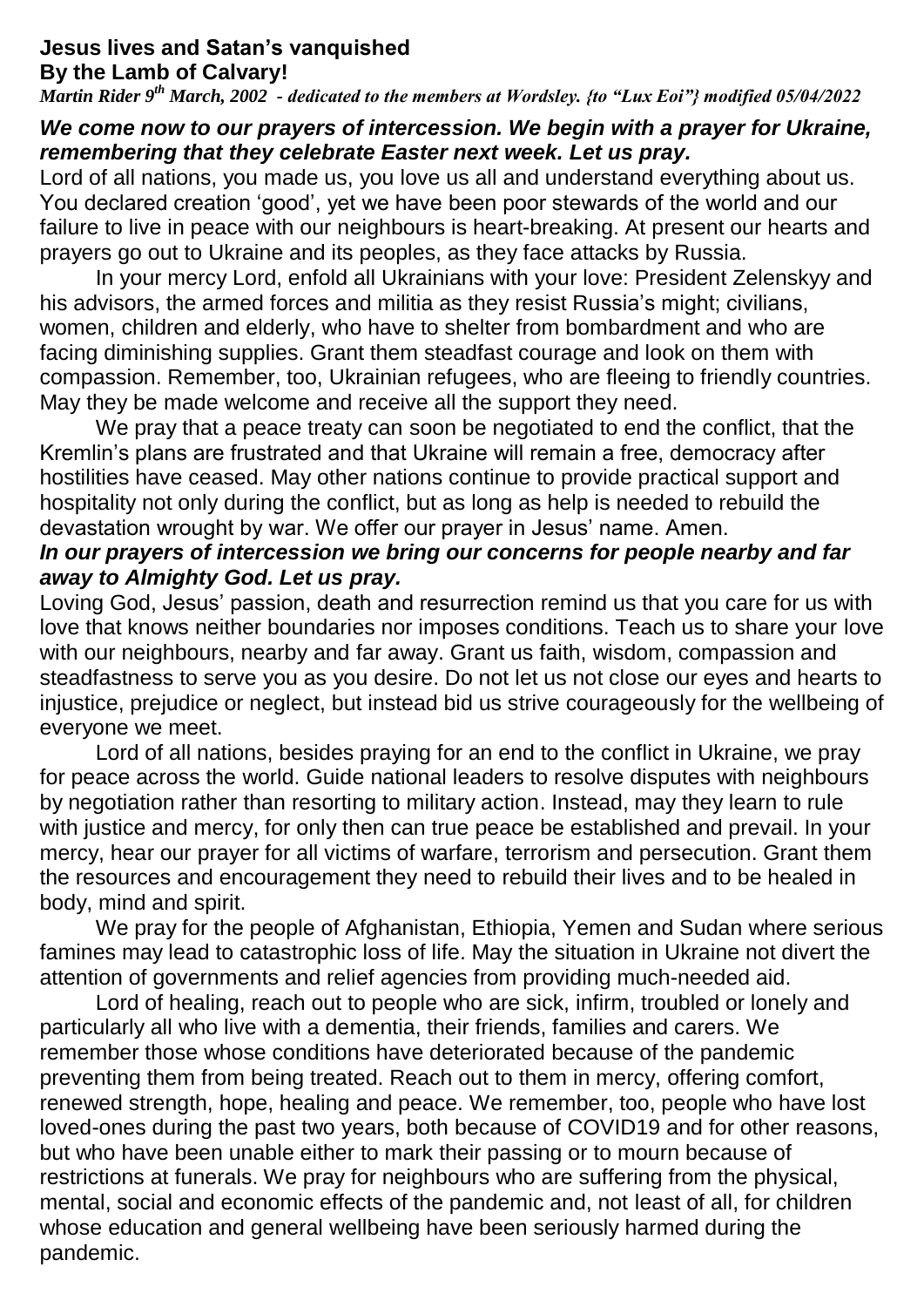In a time of silence we bring to you the names of people for whom we are especially concerned and, as we name them before you, we are confident you will know their needs and will reach out to them in loving-kindness: …………………………… Lord, wherever possible, help us to offer them practical support and friendship and we ask you to embrace everybody for whom we pray with the warmth of your love, offering them healing, courage, comfort and lasting peace.

Holy God, we pray not only for our church and other churches in our district, but the World Church. As we emerge from the dark shadow of coronavirus. Help us learn new, effective ways of meeting the needs of our communities and to reflect the goodness and grace of Jesus by serving him with united, faithful hearts.

Abba, Father God, may the news that neither sin nor death has the final word inspire us in our discipleship. Keep our hearts warm and teach us to reveal the light of your love in all we do and say, in the name of Christ Jesus, our risen Lord, to whom be honour, praise, glory and power now and forevermore. Amen.

## **Our Gospel reading is St. John chapter 20 verses 1 to 18**

Early on the first day of the week, while it was still dark, Mary Magdalene went to the tomb and saw that the stone had been removed from the entrance.

So she came running to Simon Peter and the other disciple, the one Jesus loved, and said,

"They have taken the Lord out of the tomb, and we don't know where they have put him!"

So Peter and the other disciple started for the tomb. Both were running, but the other disciple outran Peter and reached the tomb first. He bent over and looked in at the strips of linen lying there but did not go in.

Then Simon Peter, who was behind him, arrived and went into the tomb. He saw the strips of linen lying there, as well as the burial cloth that had been around Jesus' head. The cloth was folded up by itself, separate from the linen. Finally, the other disciple, who had reached the tomb first, also went inside. He saw and believed. (They still did not understand from Scripture that Jesus had to rise from the dead.)

Then the disciples went back to their homes, but Mary stood outside the tomb crying. As she wept, she bent over to look into the tomb and saw two angels in white, seated where Jesus' body had been, one at the head and the other at the foot. They asked her, "Woman, why are you crying?"

"They have taken my Lord away," she said, "and I don't know where they have put him." At this, she turned around and saw Jesus standing there, but she did not realize that it was Jesus.

"Woman," he said, "why are you crying? Who is it you are looking for?"

Thinking he was the gardener, she said,

"Sir, if you have carried him away, tell me where you have put him, and I will get him." Jesus said to her,

"Mary."

She turned toward him and cried out in Aramaic,

"Rabboni!" (which means Teacher).

Jesus said,

"Do not hold on to me, for I have not yet returned to the Father. Go instead to my brothers and tell them, 'I am returning to my Father and your Father, to my God and your God.'"

Mary Magdalene went to the disciples with the news: "I have seen the Lord!" And she told them that he had said these things to her. Amen.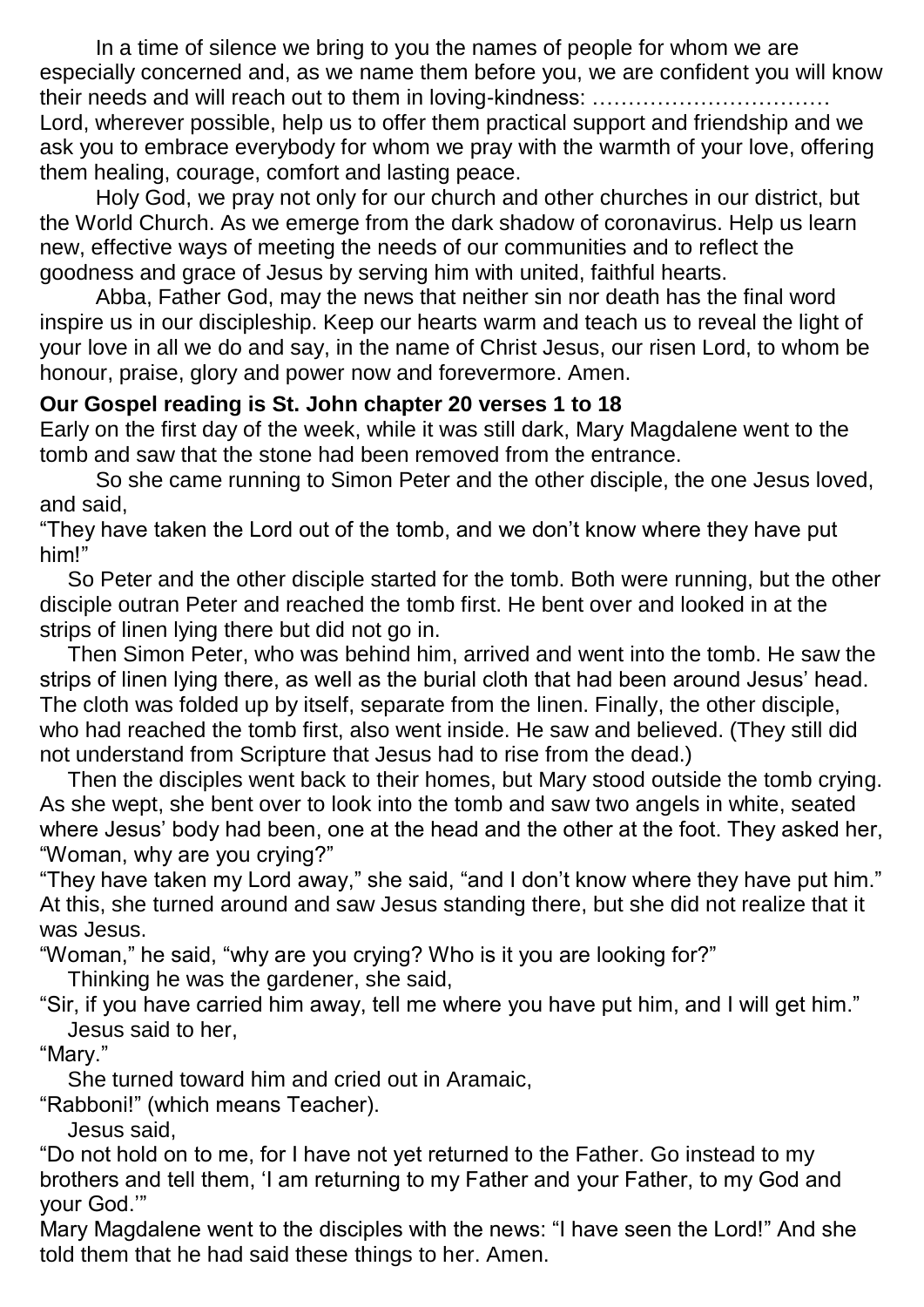*We shall sing a hymn loved by Ira Sankey. It was written in 1874 by Robert Lowry, a Nineteenth Century Baptist Pastor in Pennsylvania and New York. He also wrote the melody which was apparently improved by the editors of the 1933 "Methodist Hymn Book"! Hymn number 305, 'Low in the grave he lay'.*

**1. Low in the grave he lay, Jesus, my Saviour, Waiting the coming day, Jesus, my Lord:** *Chorus Up from the grave he arose, With a mighty triumph o'er his foes; He arose a victor from the dark domain, And he lives for ever with his saints to reign: He arose! He arose! Alleluia! Christ arose!* **2. Vainly they watch his bed,**

**Jesus, my Saviour; Vainly they seal the dead, Jesus, my Lord:** *Chorus*

**3. Death cannot keep his prey, Jesus, my Saviour; He tore the bars away, Jesus, my Lord:** *Chorus © Robert Lowry {1826 – 1899}*

#### **Sermon:** *The Resurrection according to John.*

Of all the gospel accounts of the resurrection of Jesus, I confess that John's is my favourite, though it was certainly the last of the gospels to be written. Just as with his description of home of Lazarus being filled with the scent of spikenard when Lazarus' sister, Mary, poured that expensive oil over Jesus' feet, so this account contains details that point to his presence during these events. But let us begin with the events in a house in Jerusalem as the Passover Sabbath ended. Jesus' followers were in hiding, behind bolted doors, terrified that they would be arrested and put them to death, just as he had been crucified on the eve of the Sabbath.

For them everything they had hoped for had crumbled to dust. Jesus had not led a revolt that overthrew the occupying Romans and they hadn't shared his glory. The expected salvation seemed to have stalled with their Master put to death as a common criminal – on a cross which carried God's curse in Deuteronomy. When Jesus was arrested and they had all fled, except for Peter, who went to Caiaphas' palace to see what was happening. Even his courage had failed when challenged as a follower of Christ and he'd fulfilled the Lord's prediction by denying him three times before dawn. Their spirits must have been at rock bottom, because only John had been brave enough to join Mary, Jesus' mother, Mary's sister, Cleopas' wife, Mary and Mary Magdalene at the foot of the cross. None of them helped lay Jesus in the tomb offered by Joseph of Arimathea, though the womenfolk noted where he was laid. It's little wonder the men felt hopeless failures.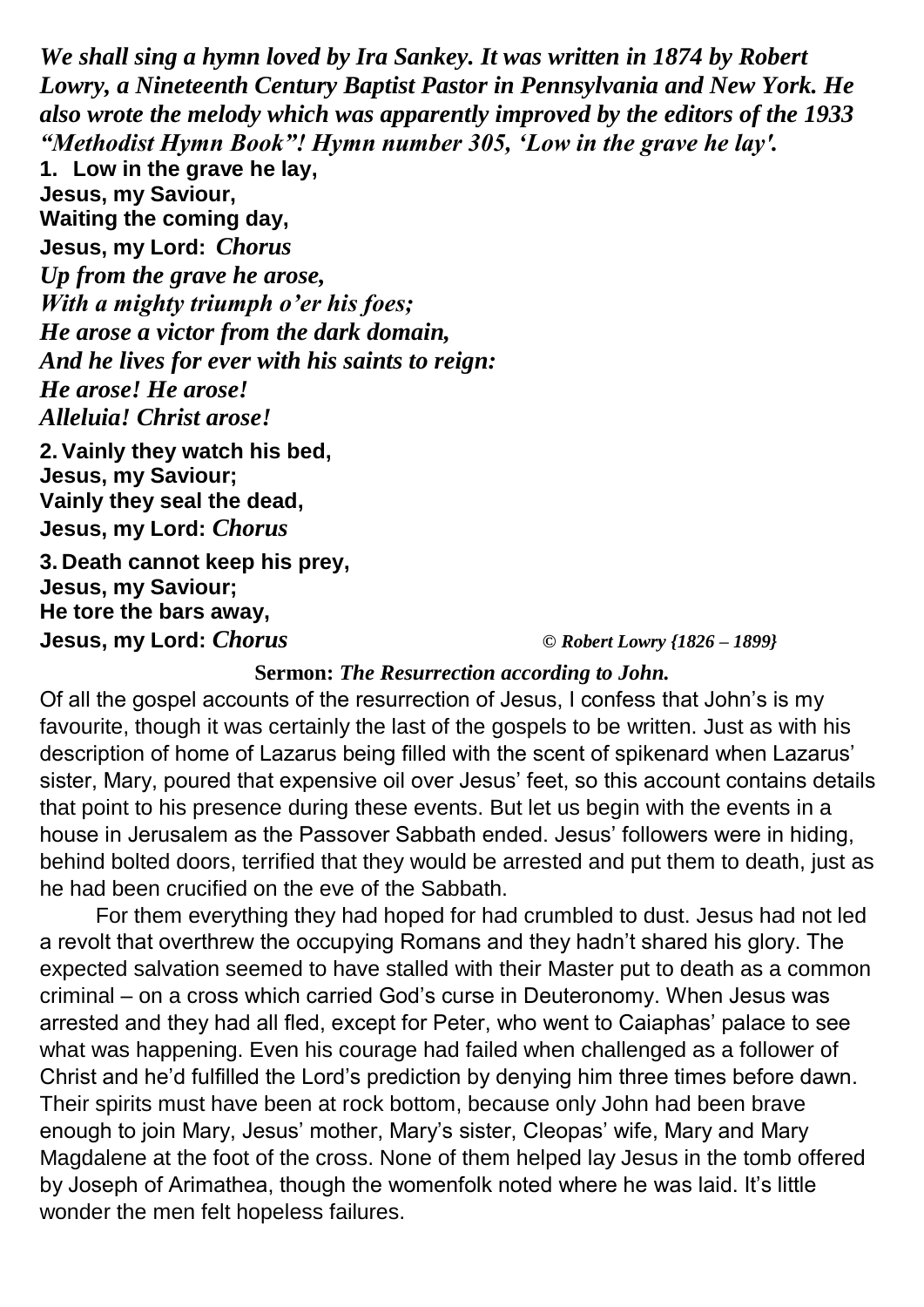As Jesus had been taken from the cross just before sunset, he would have been hurriedly wrapped in a burial cloth with cloths over his face, because there was no time for the usual burial rituals of anointing with herbs and the rest of that alabaster jar of spikenard. As soon as the first star was seen in the sky Shabbat, the Sabbath would have begun and nothing that constituted work was allowed – even when dealing with the dead. Therefore, as soon as dawn began to break and Sabbath was over, Mary Magdalene and some other women ventured from that locked room to walk to Jesus' tomb, in order to perform the burial rites. Notice how Mary is clearly identified, because she became the first witness of the risen Christ. You may well ask why the disciples did not join them. To begin with, even if the women were known to the authorities, they would have had no status, so they'd have been left alone, whereas the disciples might well have been challenged and arrested. However, there was another reason: anybody who came into contact with a dead body, including dead animals, was considered ceremonially unclean and right-thinking Jews would not be defiled voluntarily, so they'd have thought why not just leave it to the women?

Jesus' tomb had been sealed with a large stone, not so much to frustrate tomb robbers as to prevent the disciples from taking the body, hiding it and then claiming Jesus had risen from the dead. However, as the women approached, they saw that the stone had been rolled away and the tomb was empty, so Mary Magdalene rushed back to the locked room to tell Peter and John, **"They have taken the Lord out of the tomb, and we don't know where they have put him!"** John wrote that both he and Peter raced to the tomb, all fear of being apprehended driven away by anxiety about Christ's disappearance. I love John's claim to have outrun Peter – I bet Peter didn't – and that, whilst he hesitated at the entrance to the tomb for fear of being defiled, Peter had pushed past him and gasped at what he saw: Jesus' grave clothes and face cloth were neatly-folded. Clearly, Peter was puzzled by this, but when John also entered the tomb he immediately saw the significance. No grave robber would have taken time to fold the clothes, especially if the tomb was being guarded. The same would have applied if Caiaphas had decided send men to remove Jesus' body, so that if anybody claimed he had risen the corpse could be presented as evidence that he hadn't. Indeed, they would have taken Jesus and his burial clothes. John perceived that Jesus' declaration that he would be raised on the third day had happened, but Peter and the other disciples did not understand that Christ was fulfilling the scriptures, despite Jesus' teaching. It is also possible that Peter might have been too afraid to accept the resurrection, for how could he explain his public denial of his Master, face-to-face?

As the two men returned to the house, Mary Magdalene stood outside the tomb, utterly bereft. She owed everything to Jesus, for he'd cured her of seven demons, restored her and accepted her. The 'demons' suggest she had mental health issues, in which case she would have been an outcast, so you can imagine how indebted she felt. As Mary peered into the tomb, she saw two angels sitting where Christ's body had lain. They asked her why she was crying and she replied, **"They have taken my Lord away and I don't know where they have put him."** At that, she turned around and saw Jesus standing there, but she did not realize that it was him. He, too, asked, **"Woman, why are you crying? Who is it you are looking for?"**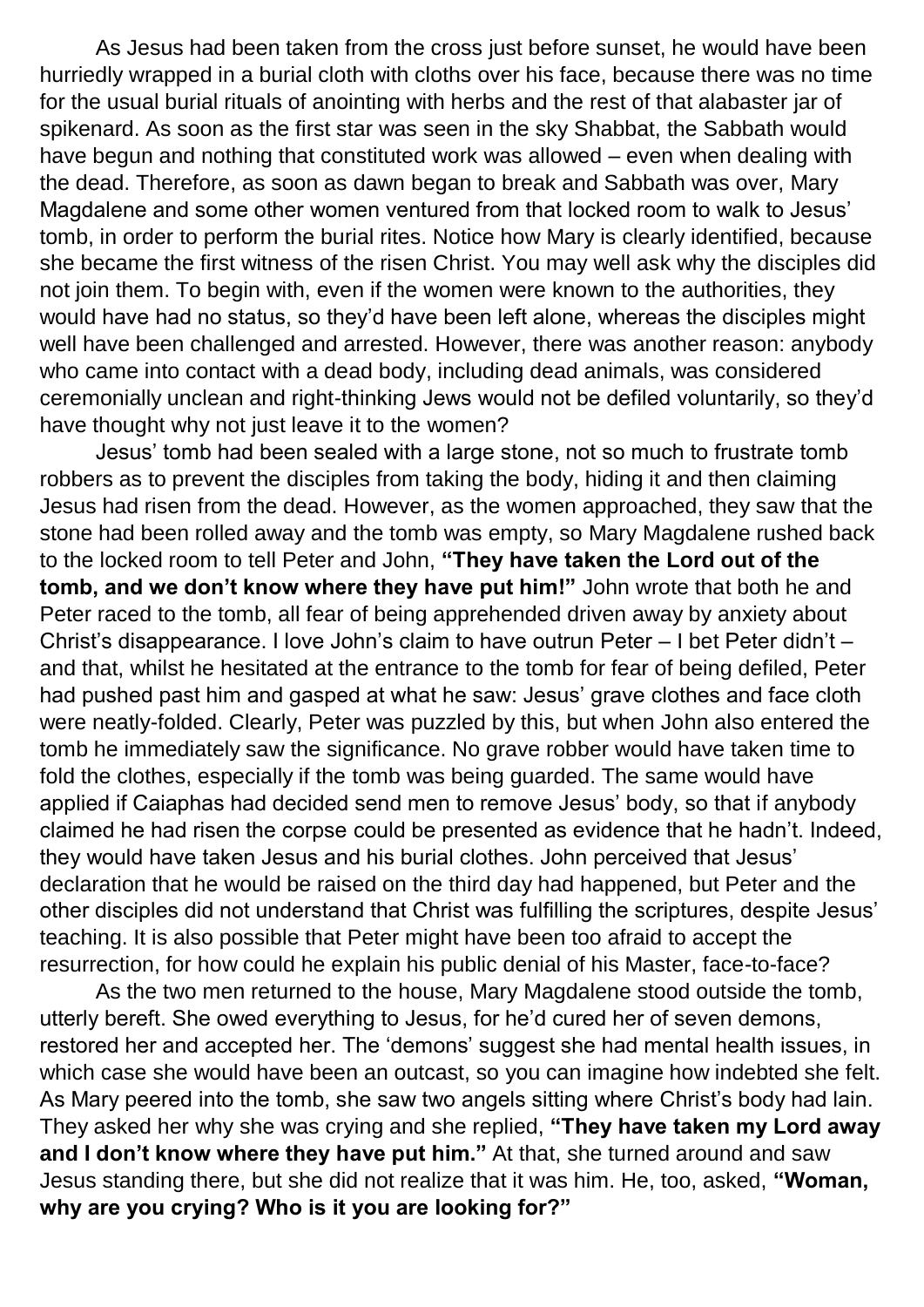Either the Lord was silhouetted against the morning sky, or her tears affected her vision, but Mary mistook him for a gardener and pleaded with him to say where Jesus lay, so she could collect him. John's skill as a story-teller is breath-taking, for Jesus simply said**, 'Mary'** and she recognized him – the sheep responding to the voice of the Good Shepherd. She responded with '**Rabbooni' – 'my Teacher'** and probably embraced him, clinging to him with joy – and fear of losing him again. Jesus told her not to hold onto him because he had not yet returned to his Father and told her to return with a message to **'his brothers'.** In effect, Jesus was telling her that his physical being was not his real presence for the Church and that a new relationship would be forged through his Ascension and the gift of the Holy Spirit. Thus Mary Magdalene was the first apostle to proclaim the risen Lord Jesus.

The fact that God chose a woman at all, let alone one with a troubled past, as the first witness to the resurrection, is breath-taking, because no ancient Jewish author would have considered inventing a story with a woman as a witness. Indeed, women were unable to testify in a Jewish court unless there was a man present to corroborate her story. God so honoured Mary Magdalene because not only had she been with him at his death, but had gone to his tomb early in the morning and had earnestly sought Jesus. So what do we take away from John's account? If we seek Christ earnestly, we'll find him. Despite misogyny in some sectors of the Church, women are co-partners in faith and should not be undervalued or left to do jobs men consider demeaning. People with a troubled past, or mental health issues are welcome at the banquet in God's kingdom, whereas the proud and unbending exclude themselves. A note of hope for us all: despite their manifold failures, Jesus was prepared to call his disciples **'brothers and sisters',** not servants. We, too, are his **brothers and sisters,** despite our failings, if we seek to follow him. *But, best of all, Christ is alive, Satan's power is broken and death has lost its sting! Alleluia! What a Saviour. Amen.*

*"Christ is alive! No longer bound / To distant years in Palestine, / But saving, healing, here and now, / And touching every place and time." Lovely words by Brian Wren that remind us that Jesus belongs to today as well as the distant past. We shall close our worship as we sing hymn number 297, 'Christ is alive! Let Christians sing;'*

**1. Christ is alive! Let Christians sing; His cross stands empty to the sky: Let streets and homes with praises ring; Love, drowned in death, shall never die.**

**2. Christ is alive! No longer bound To distant years in Palestine, But saving, healing, here and now, And touching every place and time.**

**3. In every insult, rift and war, Where colour, scorn or wealth divide, He suffers still, yet loves the more, And lives, where even hope has died.**

**4. Women and men, in age and youth, Can feel the Spirit, hear the call,**